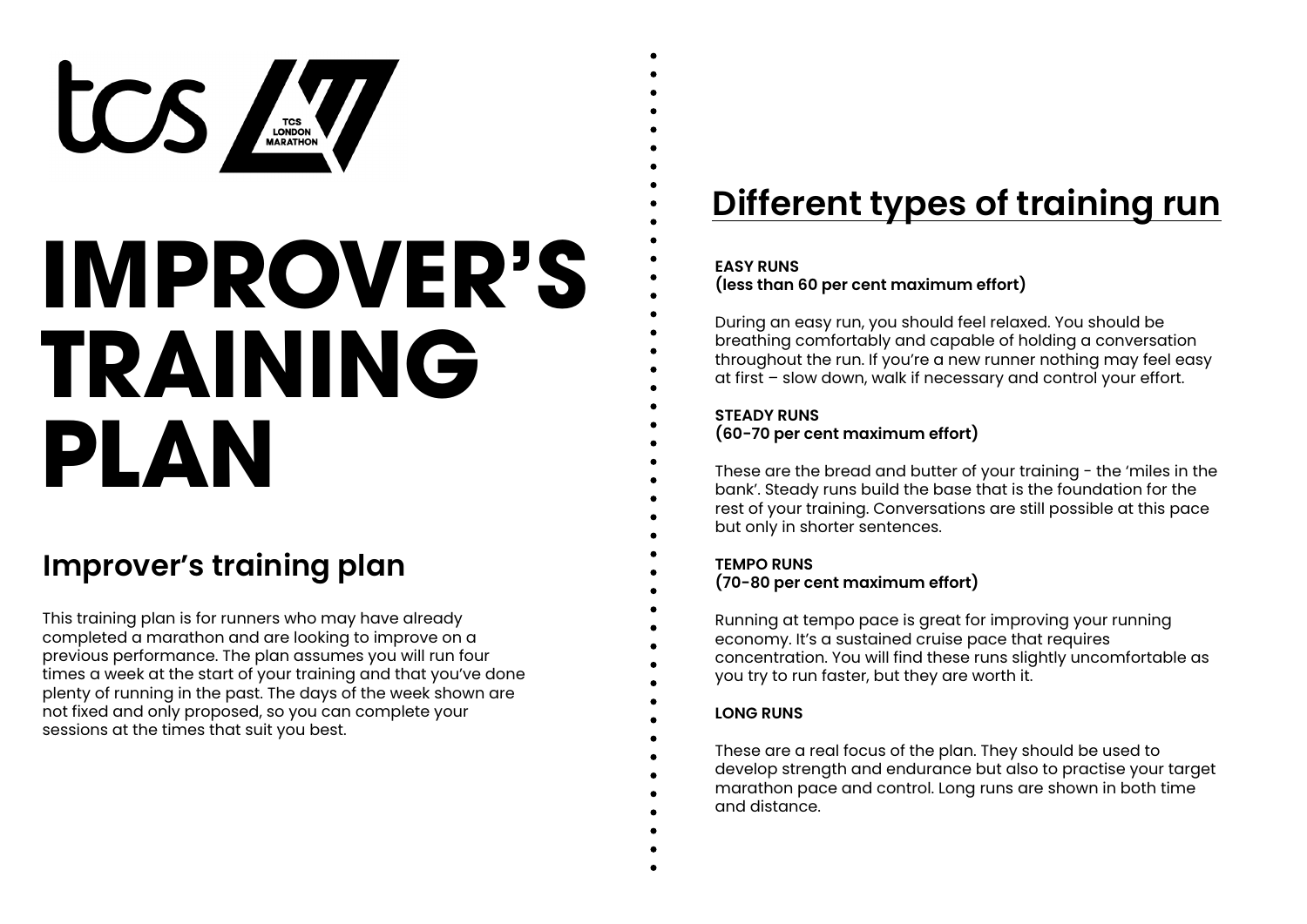

## **WEEK 1**

| <b>MONDAY</b>    | REST DAY - The next four weeks are about building a base of easy running -<br>building time on your feet. This will form the basis from which to introduce<br>more marathon-specific training |
|------------------|-----------------------------------------------------------------------------------------------------------------------------------------------------------------------------------------------|
| <b>TUESDAY</b>   | <b>20 MINUTES EASY RUN</b>                                                                                                                                                                    |
| <b>WEDNESDAY</b> | <b>30 MINUTES EASY RUN</b>                                                                                                                                                                    |
| <b>THURSDAY</b>  | <b>REST DAY</b>                                                                                                                                                                               |
| <b>FRIDAY</b>    | <b>40 MINUTES EASY RUN</b>                                                                                                                                                                    |
| <b>SATURDAY</b>  | <b>REST DAY</b>                                                                                                                                                                               |
| <b>SUNDAY</b>    | 60 MINUTES EASY RUN                                                                                                                                                                           |

| <b>MONDAY</b>    | REST DAY - The third week of the plan is important. The steady miles are<br>setting the foundation for the rest of your training |
|------------------|----------------------------------------------------------------------------------------------------------------------------------|
| <b>TUESDAY</b>   | <b>30 MINUTES EASY RUN</b>                                                                                                       |
| <b>WEDNESDAY</b> | 50 MINUTES STEADY RUN                                                                                                            |
| <b>THURSDAY</b>  | <b>REST DAY</b>                                                                                                                  |
| <b>FRIDAY</b>    | <b>35 MINUTES EASY RUN</b>                                                                                                       |
| <b>SATURDAY</b>  | <b>REST DAY</b>                                                                                                                  |
| <b>SUNDAY</b>    | <b>80 MINUTES EASY RUN</b>                                                                                                       |

**WEEK 3**

## **WEEK 2**

| <b>MONDAY</b>    | REST DAY - Continue to establish your routine. Find the time to get out to run |
|------------------|--------------------------------------------------------------------------------|
| <b>TUESDAY</b>   | <b>30 MINUTES EASY RUN</b>                                                     |
| <b>WEDNESDAY</b> | <b>40 MINUTES STEADY RUN</b>                                                   |
| <b>THURSDAY</b>  | <b>REST DAY</b>                                                                |
| <b>FRIDAY</b>    | <b>40 MINUTES EASY RUN</b>                                                     |
| <b>SATURDAY</b>  | <b>REST DAY</b>                                                                |
| <b>SUNDAY</b>    | <b>70 MINUTES EASY RUN</b>                                                     |

| <b>MONDAY</b>   | REST DAY - Build up your longest run to 90 minutes at the weekend. This will<br>be a real confidence booster for the rest of your training |
|-----------------|--------------------------------------------------------------------------------------------------------------------------------------------|
| <b>TUESDAY</b>  | <b>35 MINUTES EASY RUN</b>                                                                                                                 |
| WEDNESDAY       | 60 MINUTES STEADY RUN                                                                                                                      |
| <b>THURSDAY</b> | <b>REST DAY</b>                                                                                                                            |
| <b>FRIDAY</b>   | <b>35 MINUTES EASY RUN</b>                                                                                                                 |
| <b>SATURDAY</b> | <b>REST DAY</b>                                                                                                                            |
| <b>SUNDAY</b>   | 90 MINUTES EASY RUN                                                                                                                        |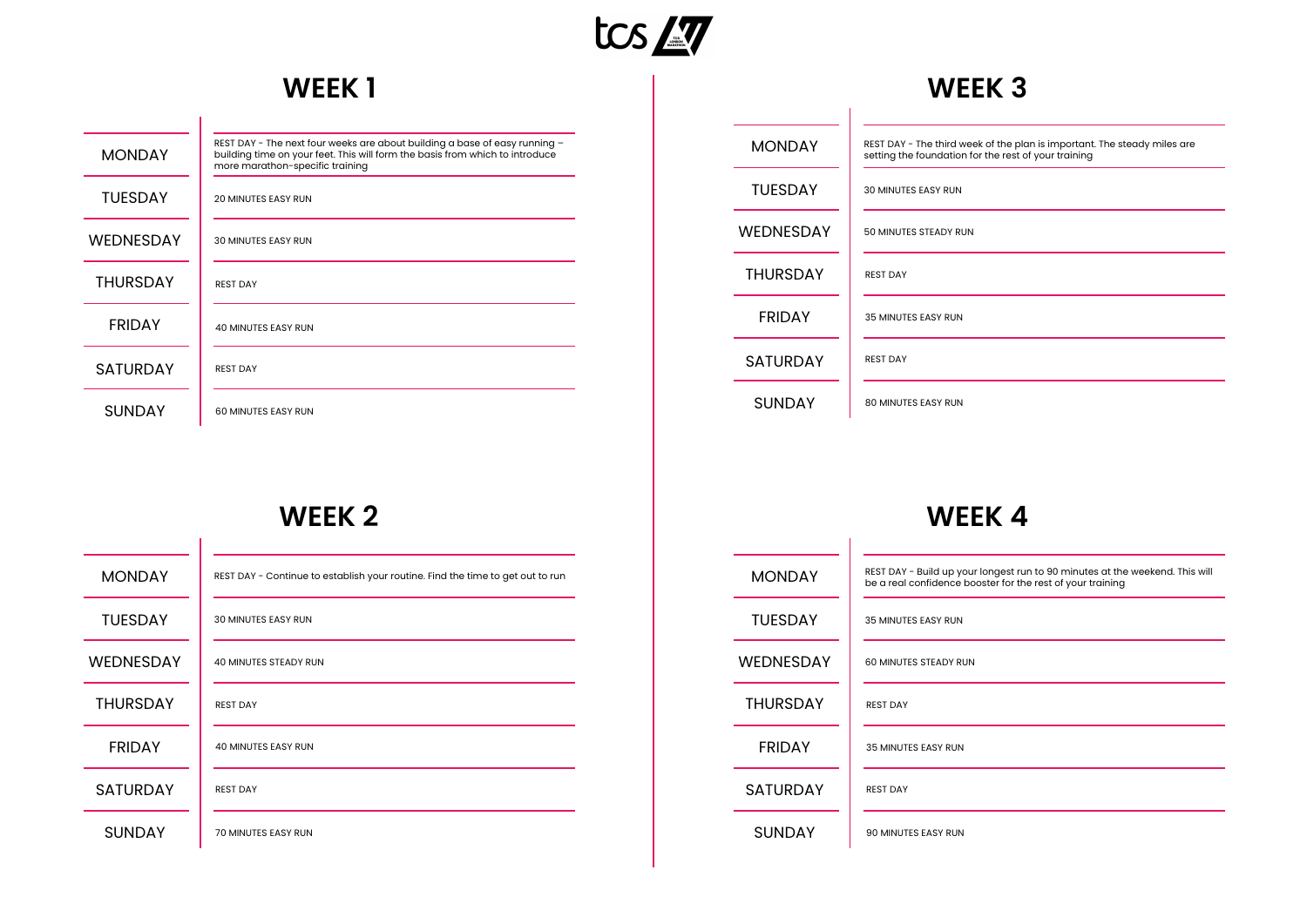

#### **WEEK 5**

| <b>MONDAY</b>    | REST DAY - A lighter week to enable your body to adapt to the training loads |
|------------------|------------------------------------------------------------------------------|
| <b>TUESDAY</b>   | <b>20 MINUTES EASY RUN</b>                                                   |
| <b>WEDNESDAY</b> | <b>30 MINUTES STEADY RUN</b>                                                 |
| <b>THURSDAY</b>  | <b>REST DAY</b>                                                              |
| <b>FRIDAY</b>    | <b>20 MINUTES EASY RUN</b>                                                   |
| <b>SATURDAY</b>  | <b>REST DAY</b>                                                              |
| <b>SUNDAY</b>    | <b>60 MINUTES EASY RUN</b>                                                   |

#### **WEEK 7**

 $\overline{\phantom{a}}$ 

| <b>MONDAY</b>   | REST DAY - Make sure you show a range of pace during the sessions so you<br>can maximise the fitness benefits |
|-----------------|---------------------------------------------------------------------------------------------------------------|
| <b>TUESDAY</b>  | <b>45 MINUTES EASY RUN</b>                                                                                    |
| WFDNFSDAY       | RUN 40 MINUTES - 10-minute easy run, (2 min tempo run, 2 min jog<br>recovery) x 5, 10-minute easy run         |
| <b>THURSDAY</b> | <b>REST DAY</b>                                                                                               |
| <b>FRIDAY</b>   | RUN 46 MINUTES - 10-minute easy run, (8 min tempo run, 5 min steady run) x<br>2, 10-minute easy run           |
| <b>SATURDAY</b> | <b>REST DAY</b>                                                                                               |
| <b>SUNDAY</b>   | 2 HOURS 10 MINUTES EASY RUN, or distance goal of 12 miles                                                     |

## **WEEK 6**

| <b>MONDAY</b>    | REST DAY - This week you'll introduce more intensity to boost fitness and<br>build pace endurance. Run to feel and listen to your body to judge intensity |
|------------------|-----------------------------------------------------------------------------------------------------------------------------------------------------------|
| <b>TUFSDAY</b>   | <b>40 MINUTES EASY RUN</b>                                                                                                                                |
| <b>WEDNESDAY</b> | RUN 44 MINUTES - 10-minute easy run, (60 secs fast, 2 min jog recovery) x 8,<br>10-minute easy run                                                        |
| <b>THURSDAY</b>  | <b>REST DAY</b>                                                                                                                                           |
| <b>FRIDAY</b>    | RUN 50 MINUTES - 10-minute easy run, (5 min steady, 5 min tempo) x 3,<br>10-minute easy run                                                               |
| <b>SATURDAY</b>  | <b>REST DAY</b>                                                                                                                                           |
| <b>SUNDAY</b>    | 1 HOUR 45 MINUTES EASY RUN, or distance goal of 10 miles                                                                                                  |

| <b>MONDAY</b>   | REST DAY - Really attack your faster running and embrace the breathlessness                             |
|-----------------|---------------------------------------------------------------------------------------------------------|
| <b>TUFSDAY</b>  | 50 MINUTES EASY RUN                                                                                     |
| WFDNFSDAY       | RUN 50 MINUTES - 10-minute easy run, (90 secs fast, 90 secs jog recovery) x<br>10, 10-minute easy run   |
| <b>THURSDAY</b> | <b>REST DAY</b>                                                                                         |
| <b>FRIDAY</b>   | RUN 47 MINUTES - 10-minute easy run, (12 min tempo, with 3 min jog<br>recovery) x 2, 10-minute easy run |
| <b>SATURDAY</b> | <b>REST DAY</b>                                                                                         |
| <b>SUNDAY</b>   | 2 HOURS 30 MINUTES EASY RUN, or distance goal of 14 miles                                               |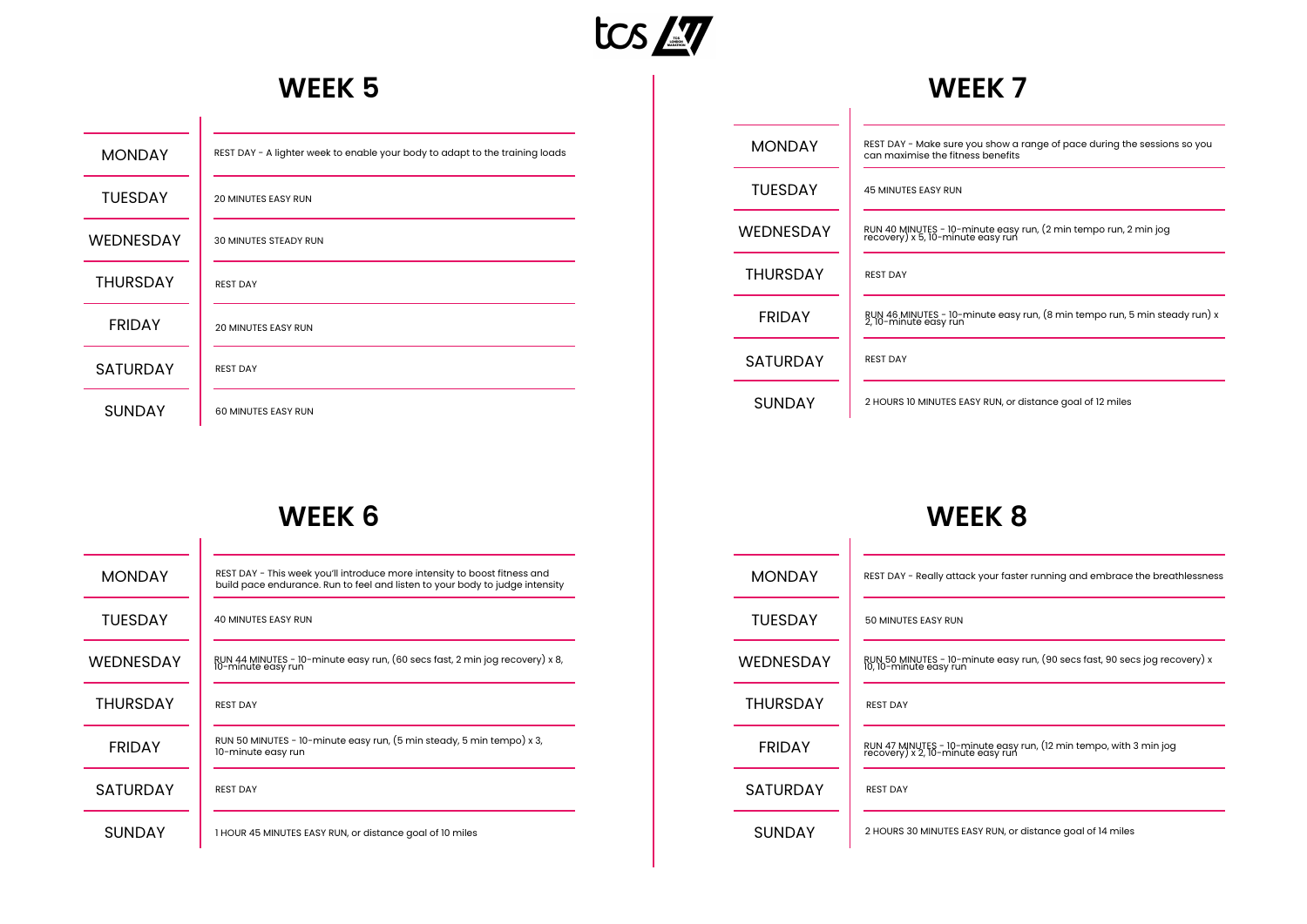

#### **WEEK 9**

 $\overline{\phantom{a}}$ 

| <b>MONDAY</b>    | REST DAY $-$ A consistent week where you should start to feel the benefits of the<br>training that is behind you and more confident looking forward |
|------------------|-----------------------------------------------------------------------------------------------------------------------------------------------------|
| <b>TUESDAY</b>   | 50 MINUTES EASY RUN                                                                                                                                 |
| <b>WEDNESDAY</b> | RUN 56 MINUTES - 10-minute easy run, (4 min tempo run, 2 min jog<br>recovery) x 6, 10-minute easy run                                               |
| <b>THURSDAY</b>  | <b>REST DAY</b>                                                                                                                                     |
| <b>FRIDAY</b>    | RUN 40 MINUTES - 10-minute easy run, 20-minute tempo run, 10-minute easy<br>run                                                                     |
| <b>SATURDAY</b>  | <b>REST DAY</b>                                                                                                                                     |
| SUNDAY           | 2 HOURS 45 MINUTES EASY RUN, or distance goal of 16 miles                                                                                           |

| <b>MONDAY</b>   | REST DAY - Recover from your half marathon. Continue to explore what your<br>marathon pace feels like. Start to dial it in and feel more confident |
|-----------------|----------------------------------------------------------------------------------------------------------------------------------------------------|
| <b>TUESDAY</b>  | <b>30 MINUTES EASY RUN</b>                                                                                                                         |
| WEDNESDAY       | 60 MINUTES STEADY RUN                                                                                                                              |
| <b>THURSDAY</b> | <b>REST DAY</b>                                                                                                                                    |
| <b>FRIDAY</b>   | RUN 50 MINUTES - 10-minute easy run, 30 minutes at target marathon pace,<br>10-minute easy run                                                     |
| <b>SATURDAY</b> | <b>REST DAY</b>                                                                                                                                    |
| <b>SUNDAY</b>   | 2 HOURS 45 MINUTES STEADY RUN, or distance goal of 16 miles                                                                                        |

**WEEK 11**

## **WEEK 10**

| <b>MONDAY</b>    | REST DAY - Enter a half marathon to familiarise yourself with race day routines,<br>such as pre-race nutrition, race clothing and hydration strategies |
|------------------|--------------------------------------------------------------------------------------------------------------------------------------------------------|
| <b>TUFSDAY</b>   | 50 MINUTES EASY RUN                                                                                                                                    |
| <b>WEDNESDAY</b> | RUN 45 MINUTES - 10-minute easy run, (3 min tempo run, 2 min jog<br>recovery) x 5, 10-minute easy run                                                  |
| <b>THURSDAY</b>  | <b>REST DAY</b>                                                                                                                                        |
| <b>FRIDAY</b>    | <b>30 MINUTES EASY RUN</b>                                                                                                                             |
| <b>SATURDAY</b>  | <b>REST DAY</b>                                                                                                                                        |
| <b>SUNDAY</b>    | 1 HOUR 30 MINUTES EASY RUN, or race a half marathon                                                                                                    |

| <b>MONDAY</b>    | REST DAY - Build up the long run and focus on your target marathon pace,<br>hydration and fuelling. Plan these things in advance but don't panic if they<br>don't go to plan! |
|------------------|-------------------------------------------------------------------------------------------------------------------------------------------------------------------------------|
| <b>TUFSDAY</b>   | 50 MINUTES EASY RUN                                                                                                                                                           |
| <b>WEDNESDAY</b> | RUN 50 MINUTES - 5-minute easy run, 40 minutes at target marathon pace,<br>5-minute easy run                                                                                  |
| <b>THURSDAY</b>  | <b>REST DAY</b>                                                                                                                                                               |
| <b>FRIDAY</b>    | <b>35 MINUTES EASY RUN</b>                                                                                                                                                    |
| <b>SATURDAY</b>  | <b>REST DAY</b>                                                                                                                                                               |
| <b>SUNDAY</b>    | RUN 3 HOURS - 1 hour easy, 1 hour steady, 1 hour easy, or distance goal of 18<br>miles. Include 6 miles in the middle at target marathon pace                                 |